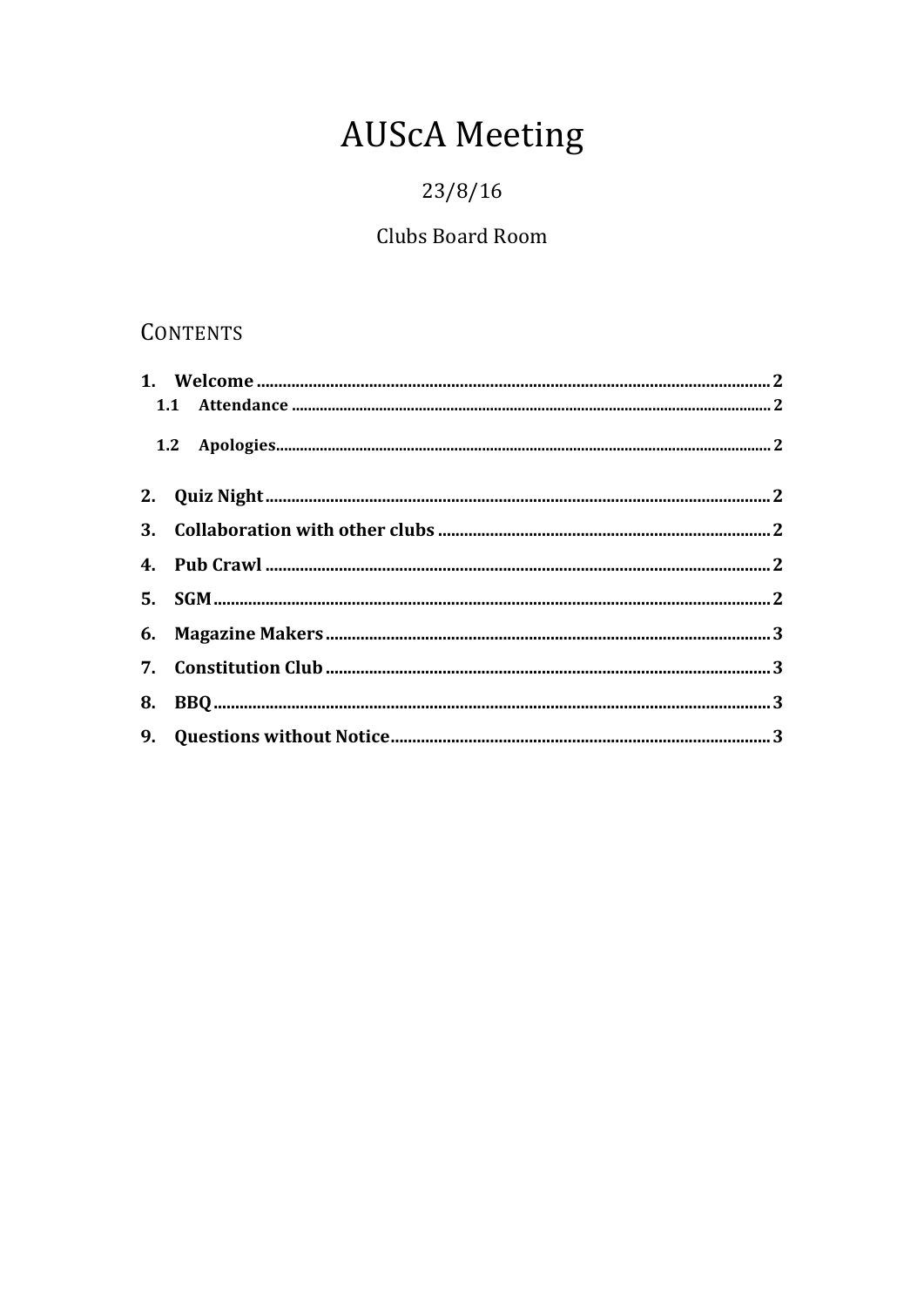#### 1. WELCOME

#### 1.1 ATTENDANCE

Urwah Nawaz, Emi Schutz, Catisha Coburn, Michael Capoccia, Khalia Primer, Brittany Howell, Kirsten Smith, Declan Price-Brooks, Jason Oliver, Ben Geytenbeek

#### 1.2 APOLOGIES

Nibir Chowdury, Taylor Thompson-Caruso, Lauren Fuge, Joshua Chey

# 2. QUIZ NIGHT

The sub-committee confirmed with the rest of the committee members at the meeting that we would do "themed" tables for the quiz night, with the best-dressed tables winning a prize. A form for sign up will be made on the Ausca website, with prices  $$10$  for members,  $$15$  for nonmembers and entire tables for \$90. The Communication Officers will set this up.

Drinks will be subsidized and there will be free pizza. A friend has volunteered to tend the bar; Urwah will confirm that he has a RSA license and that this is allowed by the venue.

Michael will organize payment to venue (Rumours) 5 days prior to the event. This will cover rent, tables and microphone (Urwah will check quality). Kirsten will otherwise ask if the faculty has a microphone. 

#### 3. COLLABORATION WITH OTHER CLUBS

The Adelaide University Health Science Society (AHSS) has expressed interest in collaboration. One possible option will be a collaborative "Christmas" picnic and sports day, held during Term 2. Urwah will reach out to AUGS and AHSS specifically to help organise and run the day. A subcommittee consisting of members of each club will be set up to organise the event, after the other clubs have confirmed. A possible addition to the event could be to run our semester BBO that day also. 

### 4. PUB CRAWL

Ben, Brittany and Taylor have nominated themselves to be responsible people during the pubcrawl. Urwah will make the risk assessment.

Instead of giving out stamps or stickers at each venue as previously thought, we will create Snapchat filters for each venue, and get people to take photos and send them to us during the night. As part of this, the communication officers will make an Ausca Snapchat account, which students will periodically be given access to (in a similar fashion to the Student Union Snapchat account). 

Currently 235 shirts have been sold.

# 5. SGM

The date for the SGM has been set for the  $6<sup>th</sup>$  September. The communication officers will add this to the end of Ausca e-mail updates. The special resolution proposed is given below: